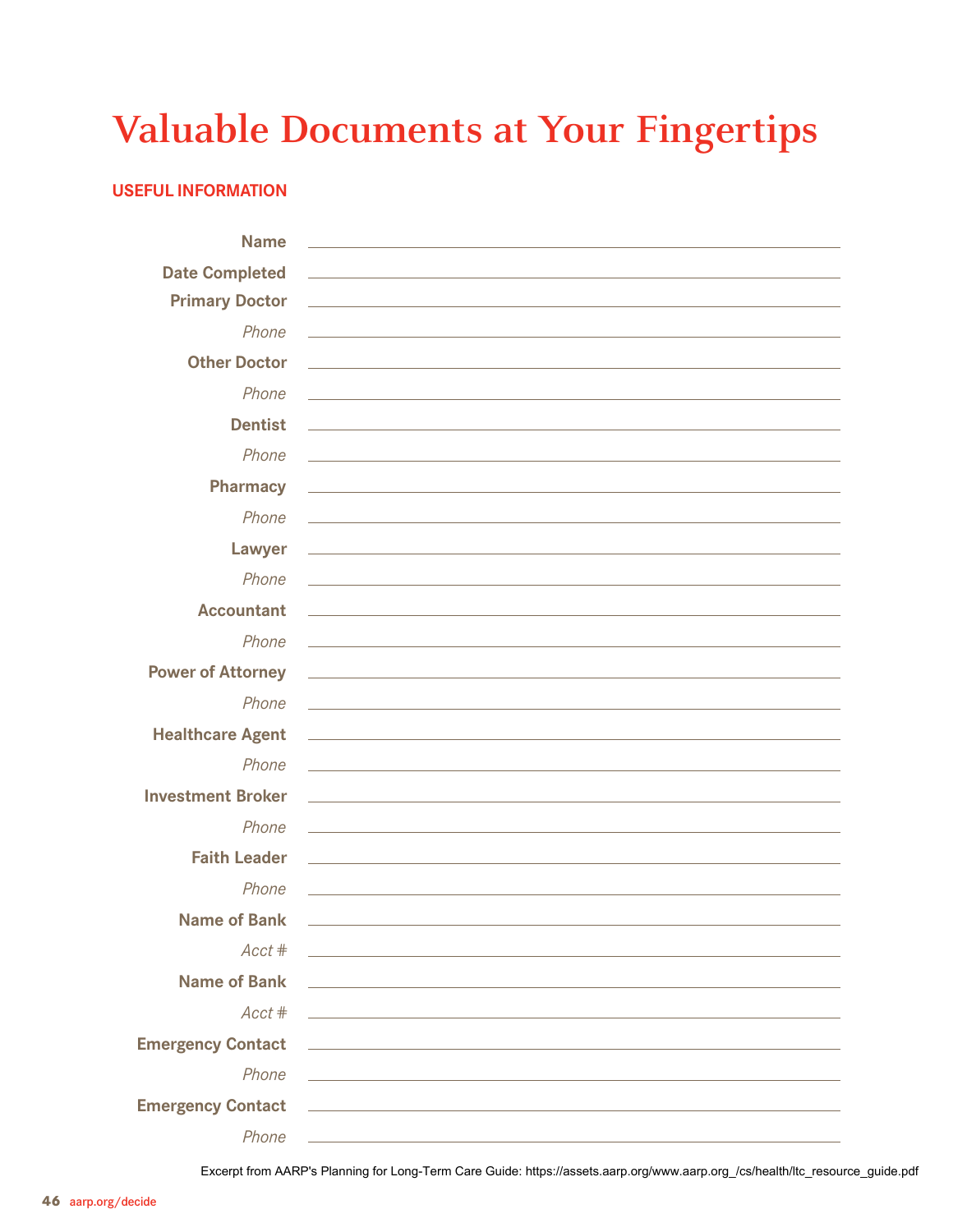| <b>PERSONAL INFORMATION</b>  | Where Is It Kept?                                                  |
|------------------------------|--------------------------------------------------------------------|
| <b>Social Security #</b>     | <u> 1980 - Jan Samuel Barbara, margaret eta idazlea (h. 1980).</u> |
| <b>Birth Certificate</b>     |                                                                    |
| <b>Marriage Certificate</b>  |                                                                    |
| <b>Divorce Papers</b>        |                                                                    |
| <b>Military Records:</b>     |                                                                    |
| Military ID #                |                                                                    |
| <b>Dates of Service</b>      |                                                                    |
| <b>Branch of Service</b>     |                                                                    |
|                              |                                                                    |
| <b>Organ Donor Card</b>      |                                                                    |
| Passport/                    |                                                                    |
| <b>Citizenship Papers</b>    |                                                                    |
| Will                         |                                                                    |
| <b>Trusts</b>                |                                                                    |
| <b>Safety Deposit Box:</b>   |                                                                    |
| Where are keys kept?         |                                                                    |
| Number                       |                                                                    |
|                              |                                                                    |
| <b>INSURANCE INFORMATION</b> | Where Is It Kept?                                                  |
| <b>Automobile</b>            |                                                                    |
| <b>Disability</b>            |                                                                    |
| <b>Homeowners</b>            |                                                                    |
| <b>Life</b>                  |                                                                    |
| <b>Long-Term Care</b>        |                                                                    |
| <b>Health</b>                |                                                                    |
| Other                        |                                                                    |
|                              |                                                                    |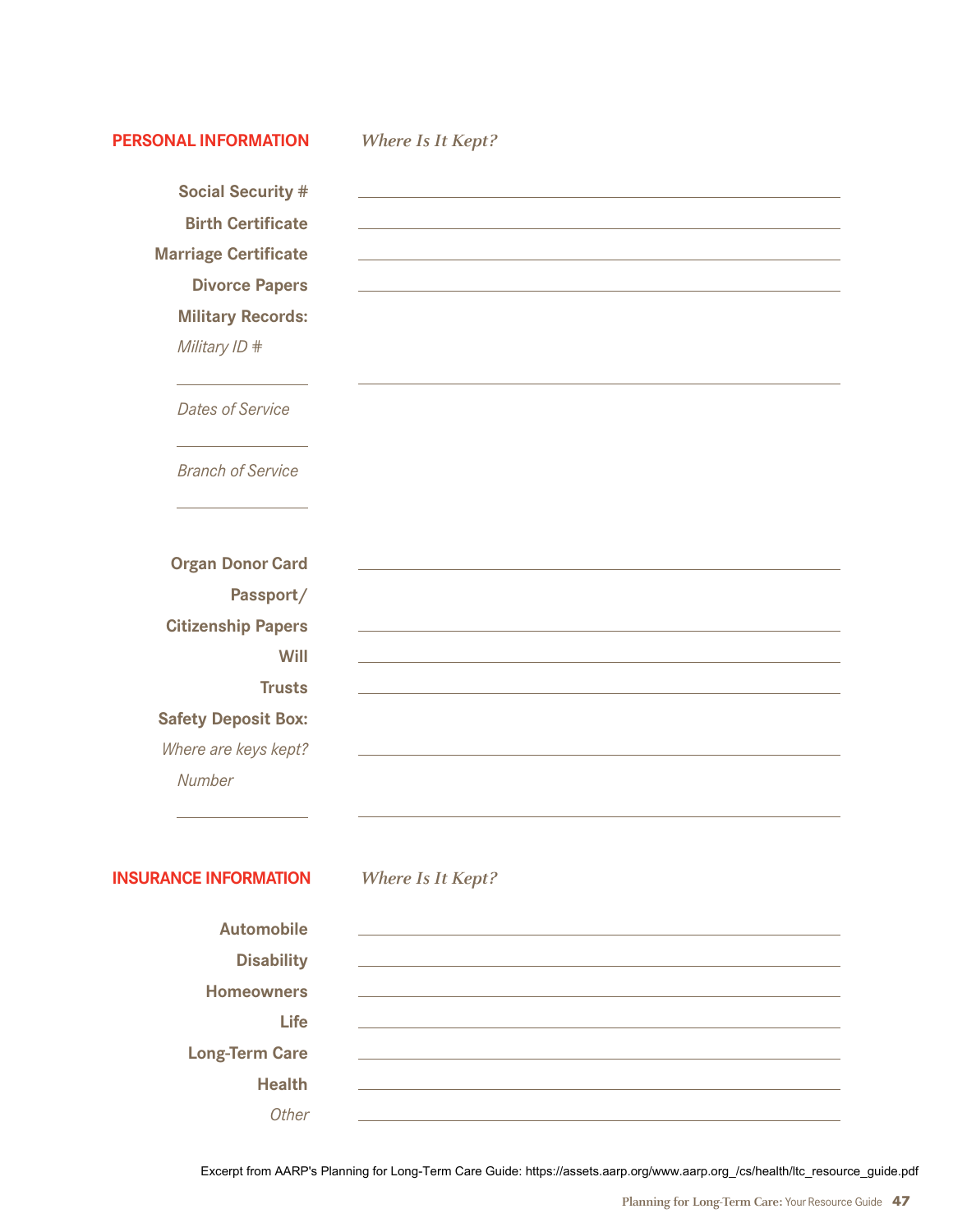**Financial Information** *Where Is It Kept?* **Automobile Title/ Registration Automobile Title/ Registration Bank Statements Bonds CDs Bank Account:**  *Checking Savings Money Market* **401K Account IRAs Mortgage Information Outstanding Loans Property Deeds/Title Stock Certificates Income Tax Records Pension Records**

 **Utility Bills**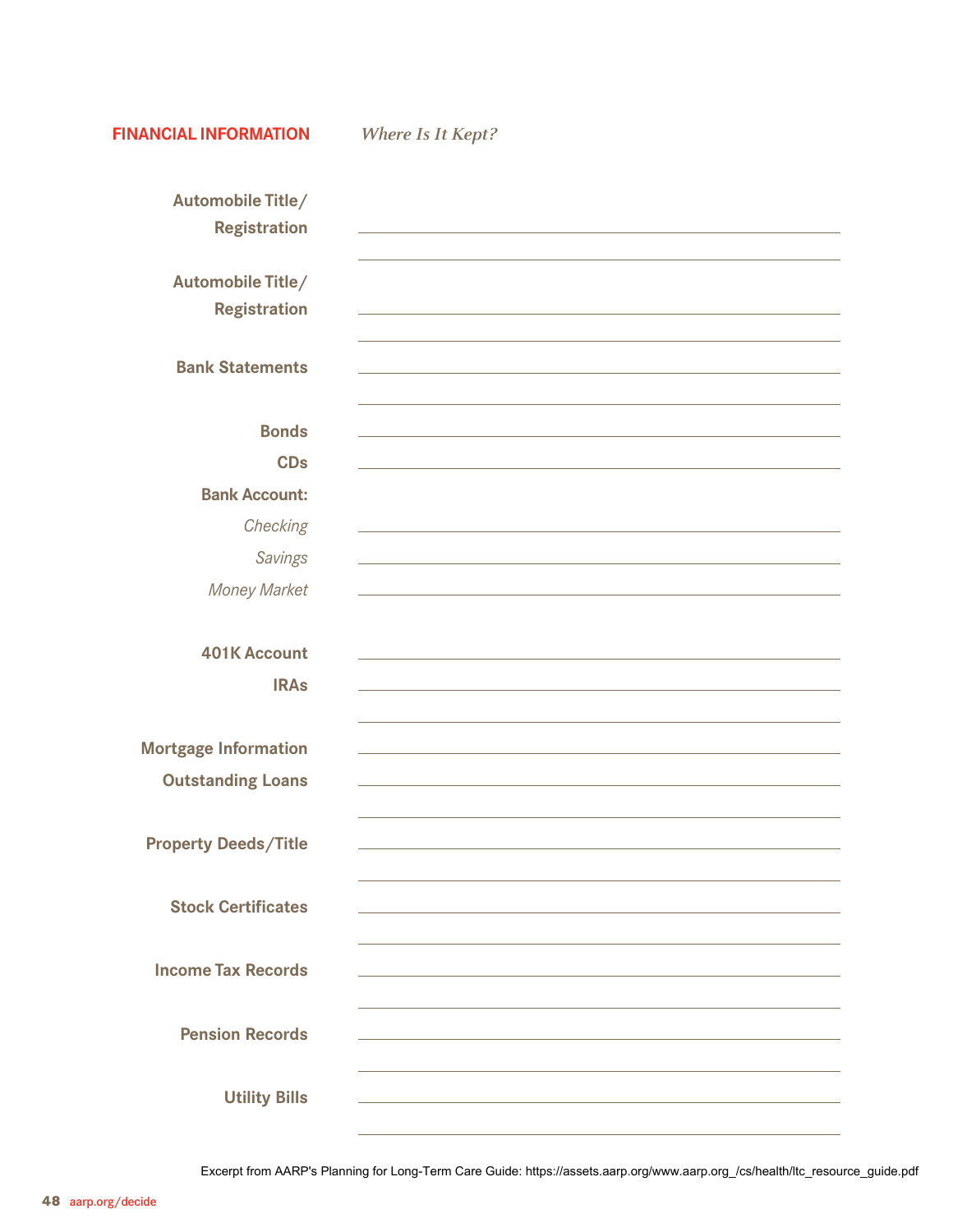## **Valuable Documents at Your Fingertips**

| <b>MEDICAL INFORMATION</b>                                                                                                              | Where Is It Kept?                                                                                                                                                                                                                    |
|-----------------------------------------------------------------------------------------------------------------------------------------|--------------------------------------------------------------------------------------------------------------------------------------------------------------------------------------------------------------------------------------|
| <b>Advance Directives</b><br><b>Do Not Resuscitate</b><br><b>Papers</b><br><b>Healthcare Power</b><br>of Attorney<br><b>Living Will</b> | and the control of the control of the control of the control of the control of the control of the control of the                                                                                                                     |
| <b>FINAL WISHES</b>                                                                                                                     | <b>Where Is It Kept?</b>                                                                                                                                                                                                             |
| <b>Letter of Instruction</b><br><b>Burial Arrangements</b><br><b>Cemetery Information</b><br><b>Funeral Home</b>                        | <u>and the contract of the contract of the contract of the contract of the contract of the contract of the contract of the contract of the contract of the contract of the contract of the contract of the contract of the contr</u> |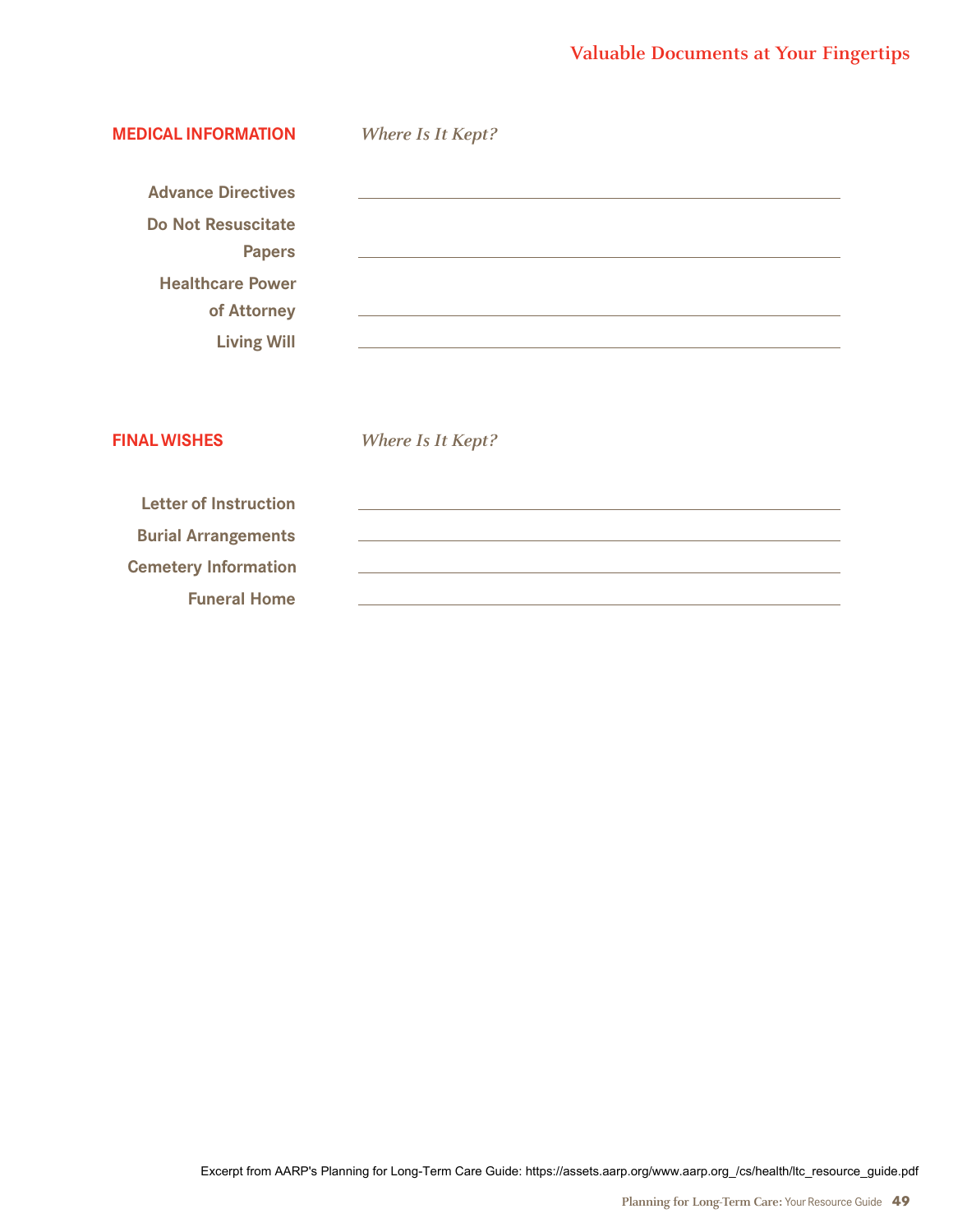| ÷                                                                                            |
|----------------------------------------------------------------------------------------------|
|                                                                                              |
|                                                                                              |
| $\overline{\phantom{a}}$                                                                     |
|                                                                                              |
|                                                                                              |
| $\overline{\phantom{a}}$                                                                     |
|                                                                                              |
|                                                                                              |
| $\overline{\phantom{a}}$                                                                     |
|                                                                                              |
|                                                                                              |
| ÷                                                                                            |
|                                                                                              |
|                                                                                              |
|                                                                                              |
| $\overline{\phantom{a}}$                                                                     |
|                                                                                              |
|                                                                                              |
| $\overline{\phantom{a}}$                                                                     |
|                                                                                              |
|                                                                                              |
|                                                                                              |
|                                                                                              |
|                                                                                              |
|                                                                                              |
|                                                                                              |
|                                                                                              |
|                                                                                              |
|                                                                                              |
|                                                                                              |
|                                                                                              |
|                                                                                              |
|                                                                                              |
| $\overline{\phantom{a}}$<br>÷.<br>$\overline{\phantom{a}}$<br>÷.<br>$\overline{\phantom{a}}$ |

NOTES: